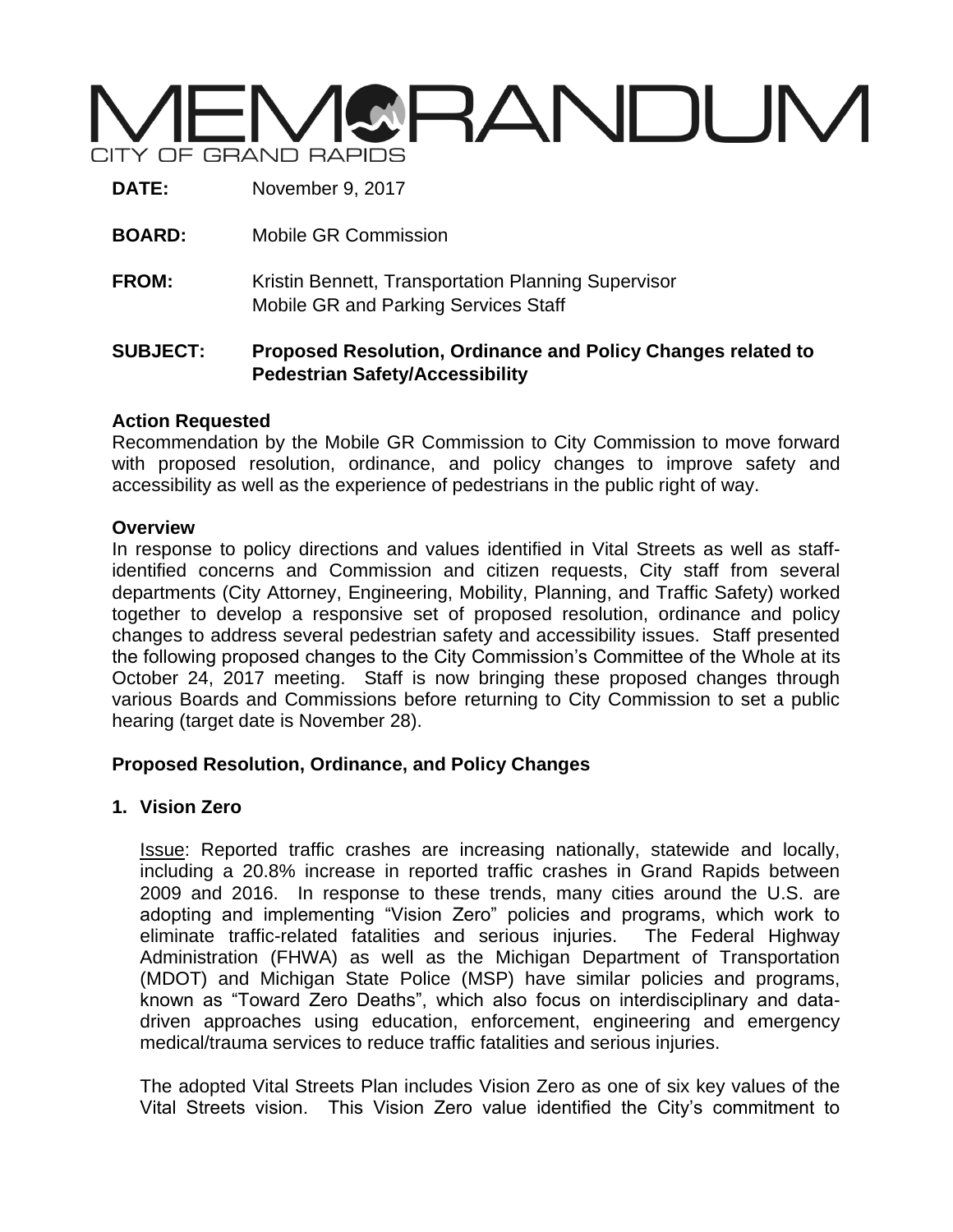provide safe street design for all users and maintain the street infrastructure quality to eliminate traffic fatalities and serious injuries.

Recommendation: Resolution supporting the adoption of a Vision Zero strategy to eliminate all traffic fatalities and serious injuries while increasing equitable mobility options for all users.

Intent: demonstrate a commitment that even one traffic-related fatality or serious injury in Grand Rapids is too many and that the safety of people walking, bicycling, using transit or operating a motor vehicle is of the utmost when designing, operating and maintaining city streets.

#### **2. No Parking in Transit Stops**

Issues: Rapid and DASH buses are low floor vehicles, which allow for passengers to walk on and off the buses flush with the height of the curbside transit stop pad *if* the bus can fully pull along the curb at designated bus stops. These vehicles are also equipped with kneeling capabilities to slightly raise and lower the bus at the front door of the vehicle to accommodate any modest changes in curb height to maintain flush access.

However, in many locations throughout the City, Rapid and DASH buses cannot align with and pull flush against the curb because of vehicles legally parked in the bus stop area. This results in several safety and accessibility issues including:

- Passengers entering the street to get on and off buses;
- Passengers required to step up into and down from the bus, which can be difficult for persons with some types of disabilities, seniors, people traveling with children/strollers, and passengers traveling with bags/packages, grocery pullcarts, suitcases, etc.;
- More frequent deployments of the lift equipment for passengers who cannot navigate the step on/off the bus because the bus cannot pull flush to and level with the curbside waiting pad.

These actions slow boardings and alightings, which can result in route delays. Moreover, when transit vehicles cannot pull to the curb, they can more frequently block (partially or fully) the adjacent travel lane, which can result in additional general traffic delay on some corridors.

Recommendation: Amend Chapter 51 "Streets", Article 4. Parking Restrictions, Section 10.45 Prohibited Parking by adding a new Section (19). Recommended clearance dimensions are based on transit stop parking regulations found in other cities in the Great Lakes region. Both The Rapid and DASH currently use 40' vehicles:

• Near side bus stops =  $80'$  clearance for a single 40' bus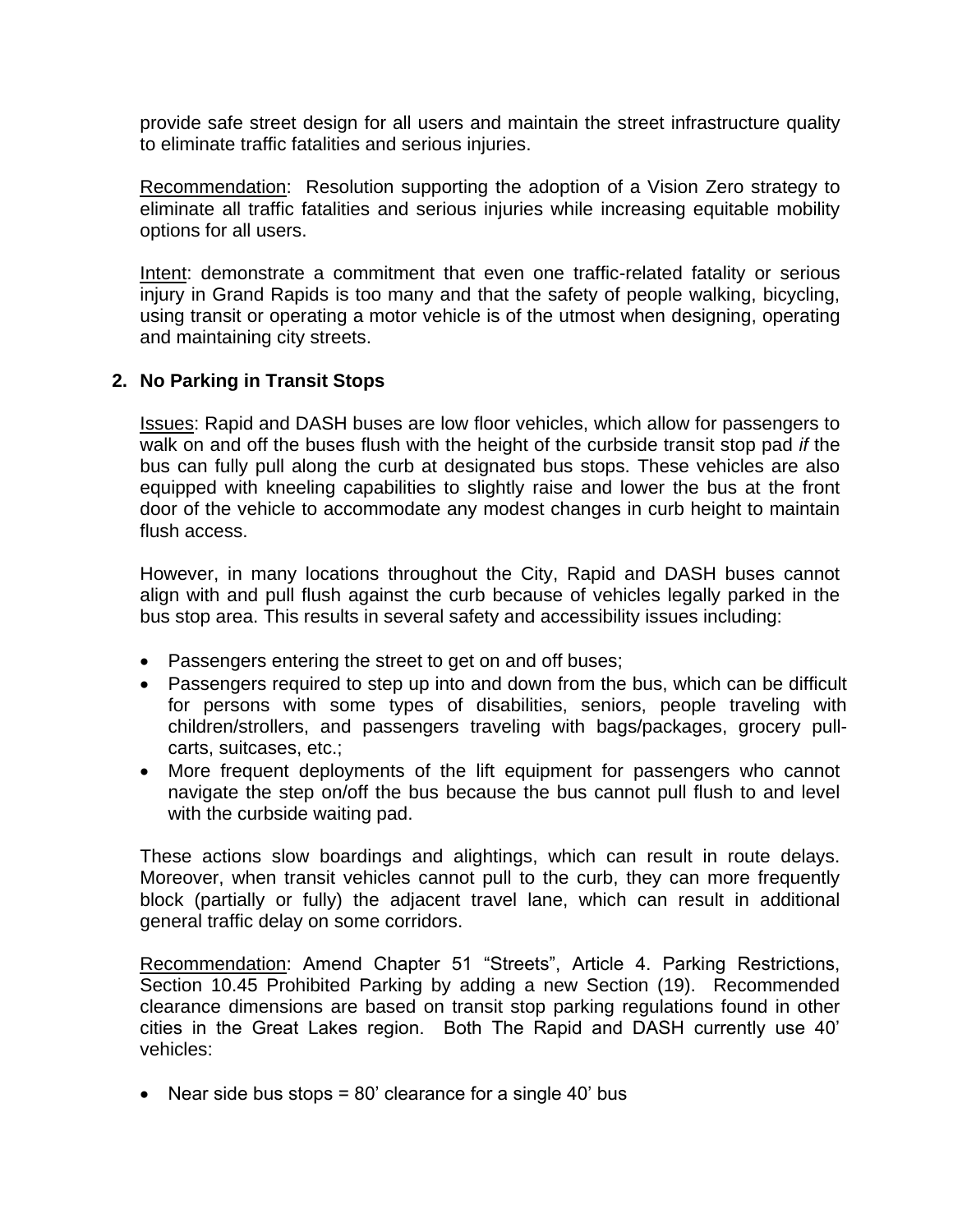- Far side and mid-block bus stops  $= 120'$  clearance for a single 40' bus
- For articulated buses, near side stops  $=$  length of the articulated bus  $+55$ , and far side and mid-block stops = length of the articulated  $+40$ '
- The length of the bus stop zones shall be increased by 15 feet for near side stop zones where buses are required to make right turns at that intersection.

Intent: to create uniform access to/from transit stops for Rapid and Dash vehicles citywide. Currently, parking is allowed at many bus stops but restricted partially or fully in other bus stops, which creates challenges for safe and accessible transit service for passengers and for transit operations.

#### **3. Construction Projects Using Public Rights-of-Way (ROW) that Block Pedestrian, Bicycle Access**

Issue: With the increasing number of construction projects in Grand Rapids and the increasing number of people walking and bicycling, the City is receiving a corollary increase in the number of safety and accessibility complaints where pedestrian and/or bicycle access has been severed to accommodate construction activities.

Recommendation: Amend Chapter 51 "Streets", Article 3. Sidewalk Obstructions, Section 4.2, 4.3, and 4.20 and add a new Section 4.21 to require traffic control plans to maintain access for pedestrians and bicyclists.

Intent: to change the default approach to sidewalk obstructions and traffic control plans prior to the 2018 construction season to insure clear, safe and accessible passage for pedestrians and bicyclists where construction activities are present.

# **4. Improve Temporary Occupancy Permit (TOP) Enforcement Abilities**

Issue: Currently, City inspectors lack adequate enforcement mechanisms to address violations of temporary occupancy permits (TOP).

Recommendation: Amend the City's Omnibus Fee Schedule to include the authority to ticket TOP violations as well as establish the violation fine structure and amounts.

Intent: to provide City inspectors with ticketing authority plus a violation fee schedule to improve compliance with and reduce violations of temporary occupancy permits.

#### **5. Change "Yield to Pedestrians in Crosswalks" Regulation to "Stop"**

Issue: Clear pedestrian crossing locations are important to support predictive behaviors by roadway users. Additionally, there are numerous studies that show that drivers and pedestrians have limited knowledge of pedestrian right-of-way laws,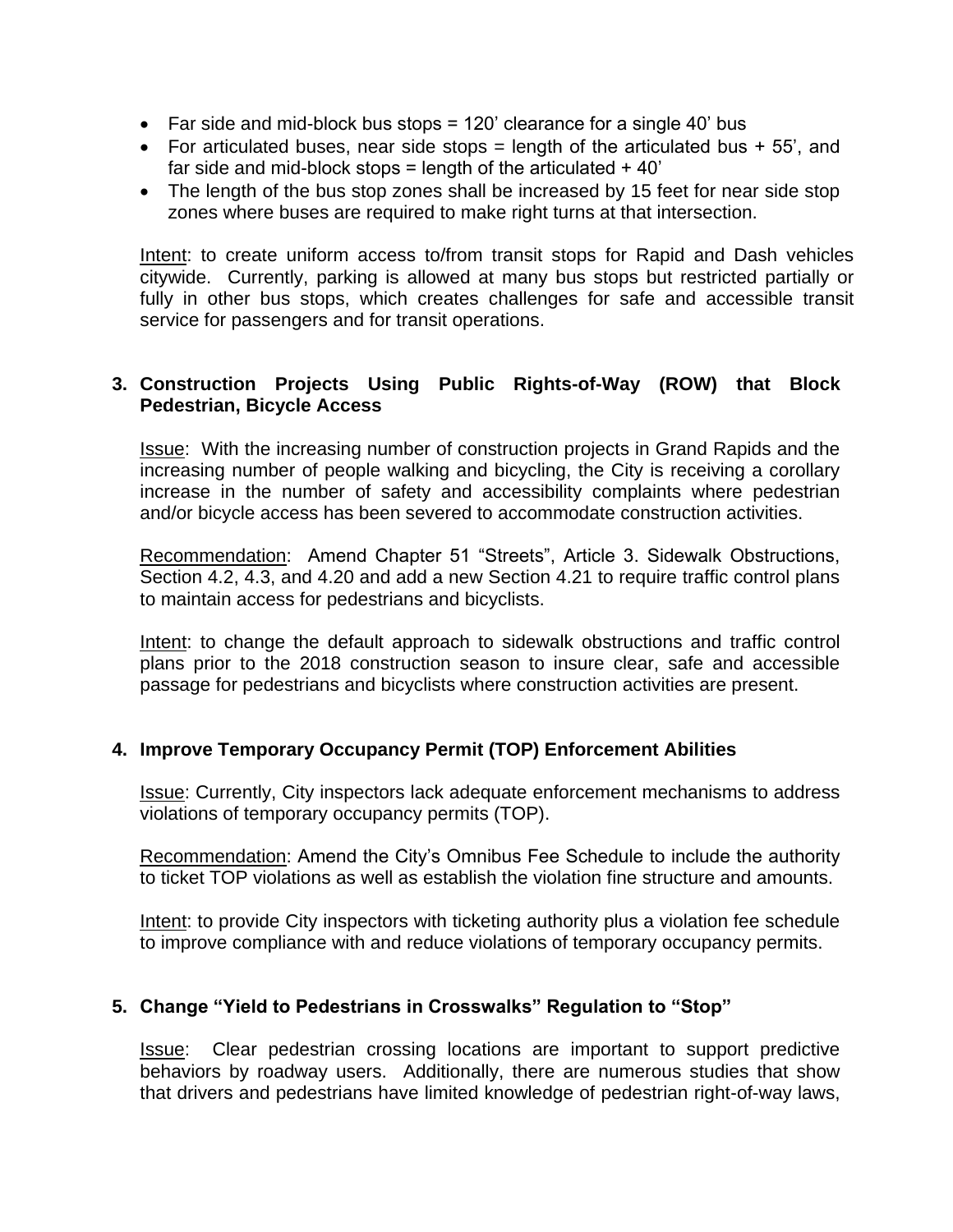including confusion about more vague or ambiguous terms including when, where and even how motorists are required to yield to pedestrians.

Recommendation: Amend Chapter 181 "General Traffic Regulations", Article 7. Pedestrians, Section 10.122 Crosswalks to replace "yield" with the word "stop". Vehicle operators would be required to fully *stop* while a pedestrian is in or entering into the crosswalk. Proposed regulation language mirrors what has been adopted in Ann Arbor and Traverse City.

Intent: to modify the existing "yield to pedestrians in crosswalks" regulation to require vehicles to fully "stop" for pedestrians to improve safe driving behaviors.

#### **6a. Amend City Commission Policy to Allow Decorative Painting on Local Streets**

Issue: The City is receiving a growing number of requests for place making projects, including adding artistic / aesthetic elements to public streets.

Recommendation: Amend the City Commission Arts Advisory Committee Policy 89- 03 to allow for decorative street painting on local streets with annual daily traffic (ADT) levels below 4,000 vehicles per day. Amending Policy 89-03 would allow the City's Arts Advisory Committee to decide to accept or decline the "gift" of the proposed art.

Intent: to allow for decorative painting on local streets in approved locations for place making purposes. If approved, street art would be allowed in the travel and parking lanes as well as intersection murals on streets with traffic volumes lower than 4,000 vehicles per day. However, this art must not interfere with any crosswalk and be located away from the curb and curb ramps. Proposed art work cannot include any commercial messages and cannot look like any type of traffic sign, marking or traffic control device (e.g., arrows, letters/words, numbers, crosswalks). Maintenance expectations will also be defined.

#### **6b. Amend City Commission Policy to Allow Some Forms of Aesthetic Crosswalk Treatments**

Issue: The City is receiving a growing number of requests for place making projects, including adding artistic / aesthetic elements to crosswalks. Given the traffic control function of marked crosswalks, their design is governed by the federal and Michigan Manuals on Uniform Traffic Control Devices (MUTCD) and related federal guidance and policy on crosswalk design.

Due to the increasing demand for artistic crosswalk treatments, the Federal Highway Administration (FHWA) issued an [official ruling](https://mutcd.fhwa.dot.gov/resources/interpretations/3_09_24.htm) in August 2013 on the application of colored pavement to clarify any ambiguity about other patterns or colors that were allowable within crosswalks. This ruling followed a prior ruling in 2001 that aesthetic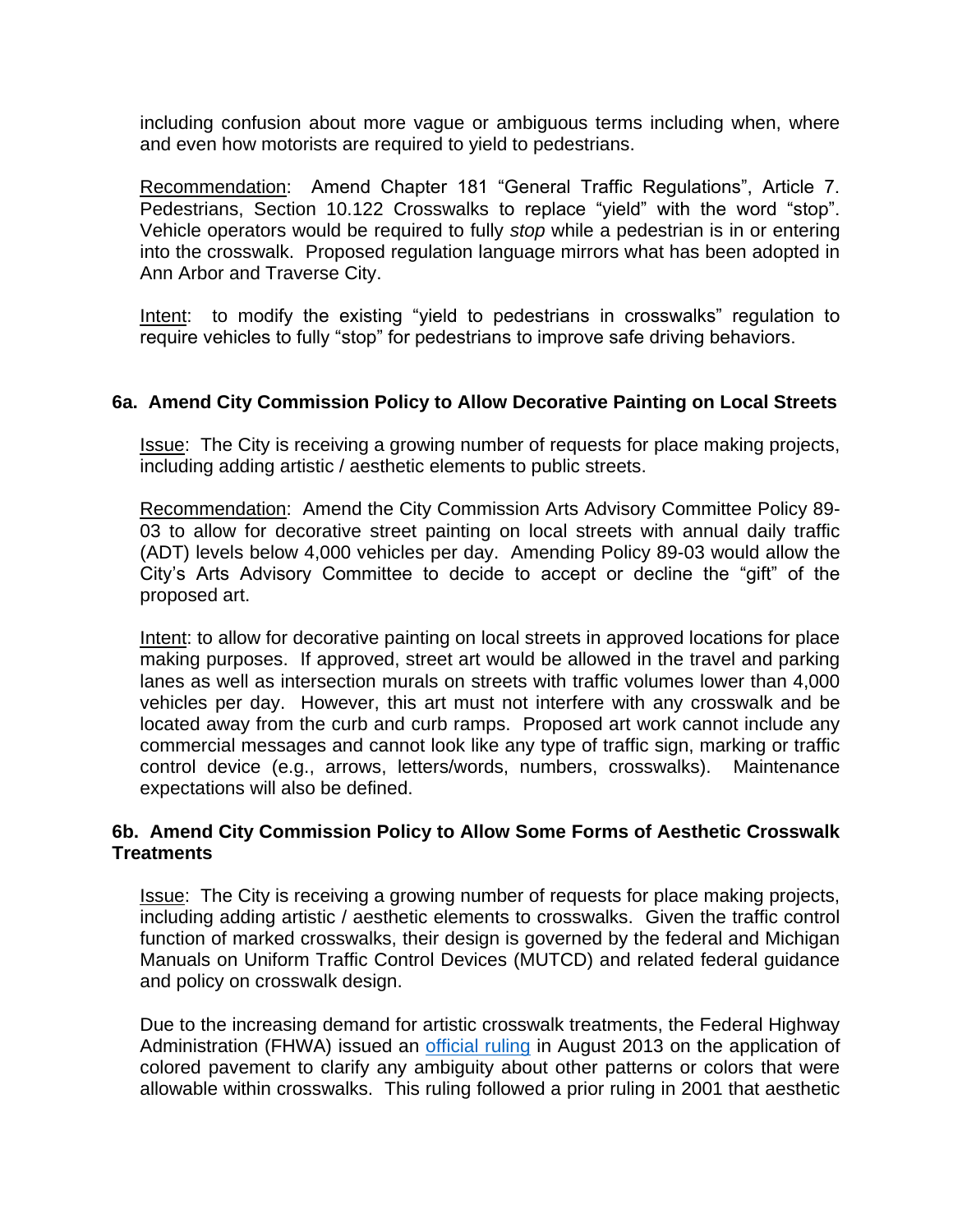crosswalk enhancements had no discernable effect on safety or crash reduction, and another ruling in 2011 that freeform crosswalk "art" may degrade the contrast of white crosswalk markings with the pavement and could be contrary to increased safety.

Moreover, although there are not currently any rulings related to crosswalk art and accessibility, City staff has been cautioned by technical staff of the US Access Board to keep artistic treatments out of the crosswalk area, including the curb ramps and approaches to curb ramps on the sidewalk, as they may have an impact on persons with certain types of disabilities.

Recommendation: Amend the City Commission Policy for "Sidewalks" to allow for variations in design and colors of crosswalks that still follow MUTCD language and FHWA Guidance:

"Subdued-colored aesthetic treatments between the legally marked transverse crosswalk lines are permissible… All elements of pattern and color for these treatments are to be uniform, consistent, repetitive, and expected so as not to be a source of distraction…No element of the aesthetic interior treatment can implement pictographs, symbols, multiple color arrangements, etc. or can otherwise attempt to communicate to any roadway user." (FHWA Official Ruling 3(09)-24(I) – Application of Colored Pavement).

Intent: allow more placemaking opportunities to neighborhoods to enhance aesthetics while staying within the official Federal guidance for crosswalk design.

#### **6c. Amend City Commission Policy to Allow Decorative Painting/Treatments in the Public Right-of-Way**

Issue: The City is receiving a growing number of requests for place making projects, including adding artistic / aesthetic elements to public assets in the public right-ofway (i.e., traffic signal boxes, street light poles).

Recommendation: Amend the City Commission Arts Advisory Committee Policy 89- 03 to allow for decorative painting or other approved artistic or aesthetic treatments within the public right-of-way on various public assets like traffic signal cabinets, sidewalks, street light poles, etc. Amending Policy 89-03 would allow the City's Arts Advisory Committee to decide to accept or decline the "gift" of the proposed art.

Intent: to allow for public art on other facilities within the public right-of-way, including sidewalks, traffic signal cabinets and street light poles. Proposed art work cannot include any commercial messages and cannot look like any type of traffic sign, marking or traffic control device (e.g., arrows, letters/words, numbers, crosswalks).<br>Maintenance expectations will also be defined. expectations will also be defined.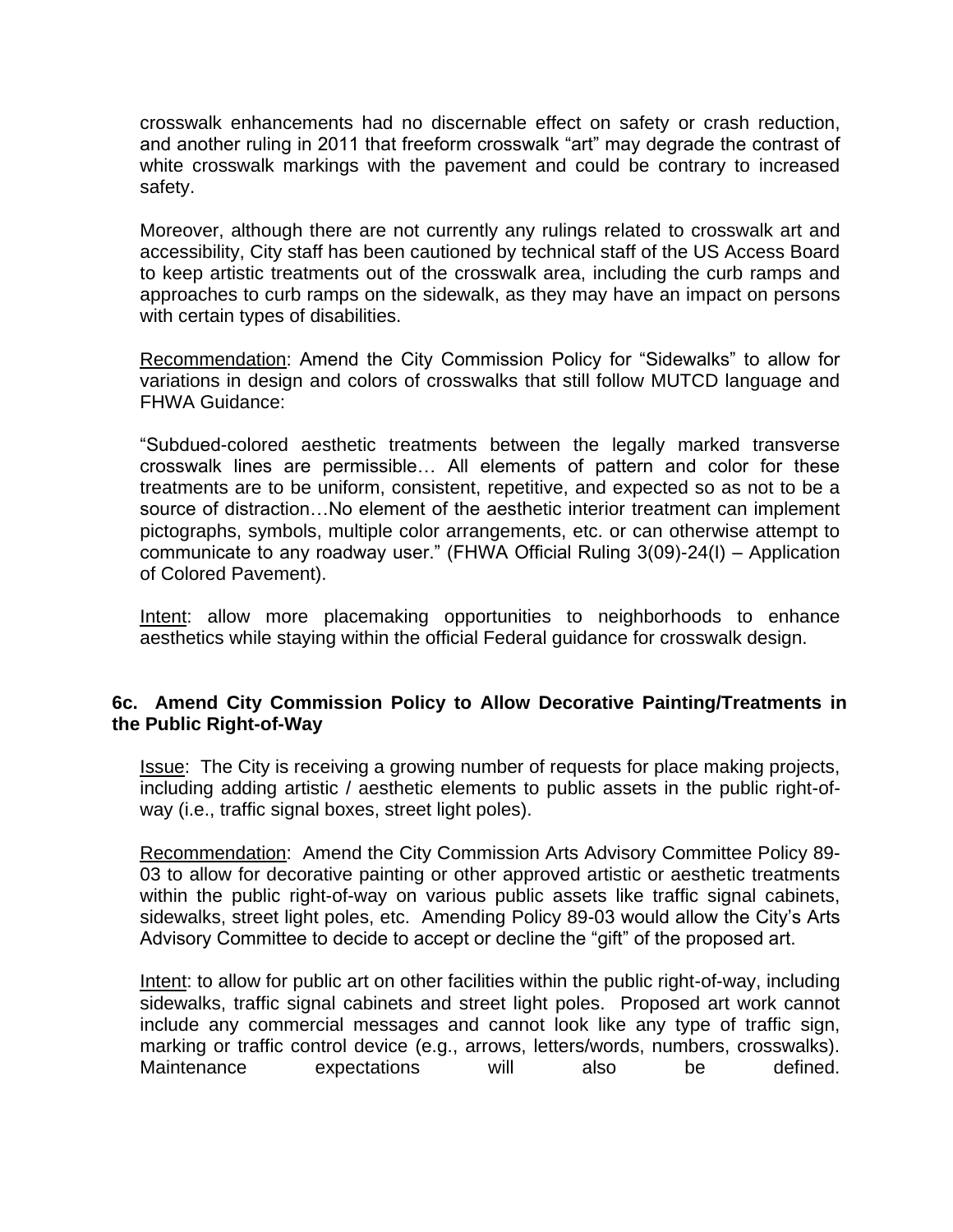# **PROPOSED PEDESTRIAN-ORIENTED POLICY REVISIONS** (10/24/17)

| <b>Topic</b>                                                                                                               | <b>Existing</b><br><b>Policy</b>                                                                                | <b>Considerations</b><br>for<br><b>Policy Revision and</b><br><b>Justification</b><br><b>Thereof</b>                                                                                                                                                                                                                                                                                                                           | <b>Suggested</b><br>Language                                     | <b>Notes</b>                                                                                                                                                                                                                                                                                                                                                                                                  |
|----------------------------------------------------------------------------------------------------------------------------|-----------------------------------------------------------------------------------------------------------------|--------------------------------------------------------------------------------------------------------------------------------------------------------------------------------------------------------------------------------------------------------------------------------------------------------------------------------------------------------------------------------------------------------------------------------|------------------------------------------------------------------|---------------------------------------------------------------------------------------------------------------------------------------------------------------------------------------------------------------------------------------------------------------------------------------------------------------------------------------------------------------------------------------------------------------|
| 1. Vision<br>Zero                                                                                                          | Reference<br>in<br><b>Streets</b><br>Vital<br>Plan                                                              | Vulnerable road users                                                                                                                                                                                                                                                                                                                                                                                                          | Resolution                                                       |                                                                                                                                                                                                                                                                                                                                                                                                               |
| 2. Parking in<br>transit<br>stops                                                                                          | 51<br>Chapter<br>Streets, Article<br>4.<br>Parking<br>Regulations,<br>Section<br>10.45<br>Prohibited<br>Parking | Bus needs to be able<br>to approach bus stop<br>and align with curb to<br>allow for persons to<br>approach and depart<br>front and rear bus<br>doors flush with the<br>low floor of the bus<br>vehicle to provide an<br>accessible<br>service.<br>Currently,<br>parking<br>restrictions within bus<br>stops<br>are<br>inconsistent,<br>often<br>resulting<br>in.<br>passengers boarding<br>from/ alighting into<br>the street. | Add<br>new<br>Section (19)                                       | Side<br>Near<br><b>Bus</b><br>80'<br>Stop<br>Ξ<br>clearance<br>for<br>a a<br>single 40' bus;<br>Far Side or Mid-<br>Block Stop = $120'$<br>clearance for<br>a a<br>single 40' bus.<br><b>This</b><br>may<br>also<br>allow bus to pull<br>out of live travel<br>lanes<br>in<br>some<br>locations.                                                                                                              |
| 3. Projects<br>using<br>public<br>right-of-<br>way<br>(ROW)<br>that<br>blocks<br>pedestrian<br>and/or<br>bicycle<br>access | Chapter<br>51<br>Streets, Article<br>Sidewalk<br>3.<br>Obstructions,<br>4.2,<br><b>Sections</b><br>4.3, 4.20    | Change the "default"<br>traffic<br>for<br>control<br>construction<br>and<br>related projects<br><b>SO</b><br>that pedestrians and<br>bicyclists have a safe<br>passage<br>without<br>- a<br>detour (or significant<br>detour)                                                                                                                                                                                                  | <b>Amend Sections</b><br>4.2, 4.3, 4.20<br>and add a new<br>4.21 | Consideration<br>to<br>given<br>for<br>be<br>staging<br>of<br>materials<br>and<br>activities; duration<br>of<br>the<br>inconvenience;<br>linear feet/amount<br>of space used;<br>of district<br>type<br>(e.g.,<br>Downtown<br>versus 44 <sup>th</sup> St);<br>LOS;<br>pedestrian<br>continuity;<br>grid<br>ADA accessibility;<br>variety<br>οf<br>alternatives; sight<br>lines;<br>logical<br>terminus<br>for |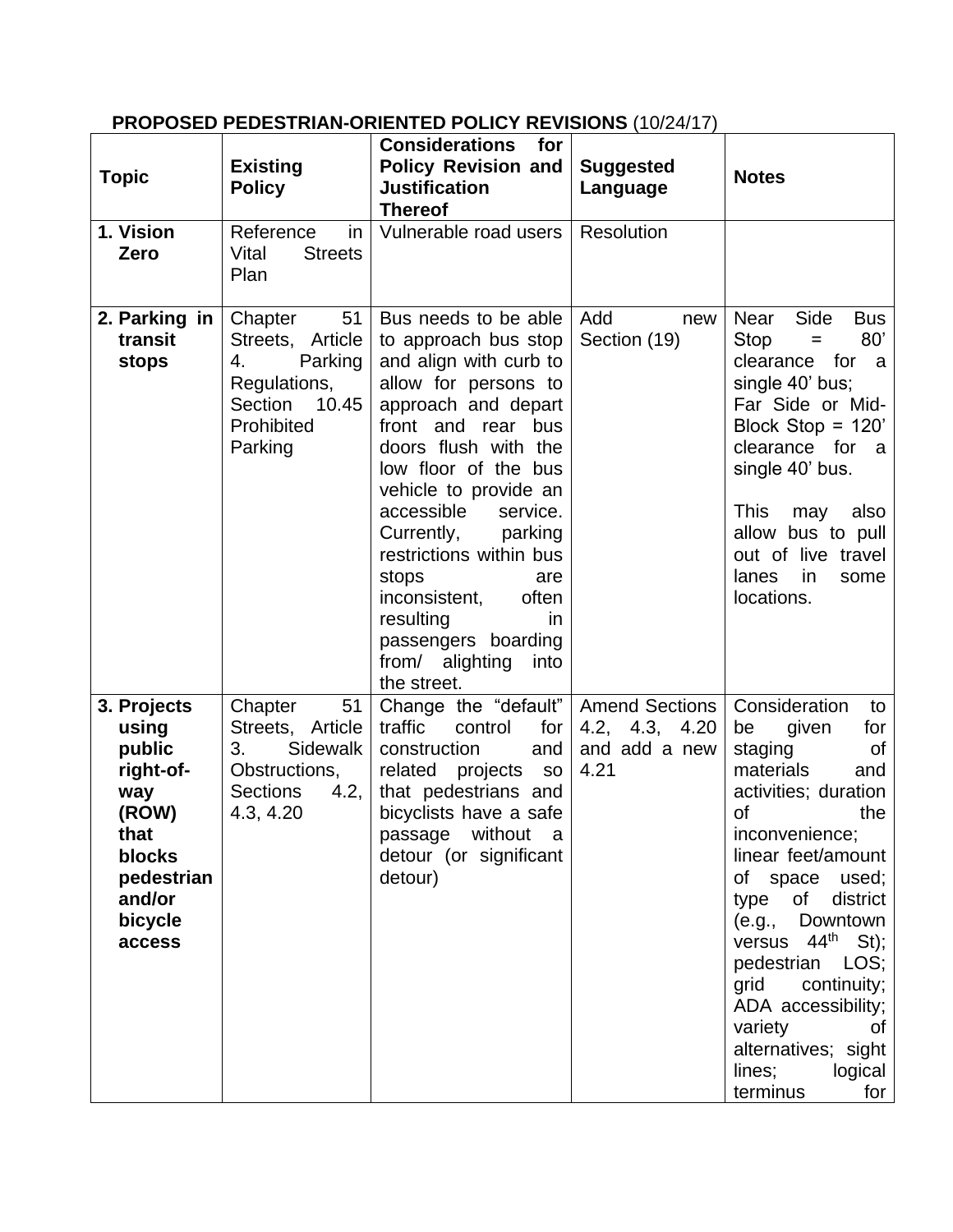|                                                                                                                                        |                                                                                                                                                                                                                                             |                                                                                                                                                                                                                                                                                                                           |                                                                                              | projects.                                                                                                                                                                                                                                                                                                                                                                           |  |
|----------------------------------------------------------------------------------------------------------------------------------------|---------------------------------------------------------------------------------------------------------------------------------------------------------------------------------------------------------------------------------------------|---------------------------------------------------------------------------------------------------------------------------------------------------------------------------------------------------------------------------------------------------------------------------------------------------------------------------|----------------------------------------------------------------------------------------------|-------------------------------------------------------------------------------------------------------------------------------------------------------------------------------------------------------------------------------------------------------------------------------------------------------------------------------------------------------------------------------------|--|
| 4. Temporar<br>у<br><b>Occupanc</b><br><b>Permit</b><br>y<br>(TOP)<br>violations<br>5. Yield/stop<br>for<br>pedestrian<br>$\mathbf{s}$ | Policy 1000-06<br>Use of ROW for<br>Construction<br>80-01<br>Policy<br><b>ROW</b><br>Public<br>Use<br>181<br>Chapter<br>General Traffic<br>Regulations,<br>7 <sub>1</sub><br>Article<br>Pedestrians,<br>Section 10.122<br><b>Crosswalks</b> | enforcement   Amend<br><b>Better</b><br>mechanism is needed<br>than current process.<br>Inspectors should be<br>able to ticket obvious<br>TOP violations like a<br>parking ticket.<br>Pedestrians<br>as<br>vulnerable road users<br>should be reasonably<br>accommodated<br>by<br>motor vehicles<br><b>Considerations</b> | <b>Omnibus</b><br>Fee<br>schedule<br>Section<br>Amend<br>10.122<br>from<br>"yield" to "stop" | Coordinate<br>with<br>Use<br>Land<br>Development<br>Services (LUDS)<br>inspectors<br>to<br>allow for ticketing<br>authority<br>Clear<br>pedestrian<br>crossing locations<br>are important to<br>support predictive<br>behavior of road<br>users                                                                                                                                     |  |
| Topic (cont.)                                                                                                                          | <b>Existing</b><br>Policy (cont.)                                                                                                                                                                                                           | for<br><b>Policy Revision and</b><br><b>Justification</b><br>Thereof (cont.)                                                                                                                                                                                                                                              | <b>Suggested</b><br>Language<br>(cont.)                                                      | Notes (cont.)                                                                                                                                                                                                                                                                                                                                                                       |  |
| 6a.<br><b>Decorative</b><br>painting<br>on<br>local streets                                                                            | City<br>Commission<br><b>Policy 89-03</b>                                                                                                                                                                                                   | from<br>Demand<br>neighborhoods<br>for<br>placemaking projects                                                                                                                                                                                                                                                            | Amend<br>Arts<br>Advisory<br>Committee<br>Policy                                             | For use on local<br>streets with ADT<br>below 4,000 cars<br>Allows<br>per day.<br>greater<br>opportunity<br>for<br>street<br>art,<br>intersection<br>murals; must not<br>interfere<br>or<br>act<br>traffic<br>like<br>a<br>device;<br>control<br>process to accept<br>decline<br>or<br>art<br>"gift";<br>establish<br>maintenance<br>expectations;<br>no<br>commercial<br>messages. |  |
| 6b.<br><b>Decorative</b><br>treatments<br>in<br>crosswalks                                                                             | City<br>Commission<br>Policy                                                                                                                                                                                                                | Demand<br>from<br>neighborhoods<br>for<br>placemaking projects                                                                                                                                                                                                                                                            | Amend<br>City<br>Commission<br>policy<br>for<br>decorative<br>treatments<br>in<br>crosswalks | Reference<br><b>MUTCD</b><br>and<br><b>Federal Guidance</b><br>policy;<br>in<br>allowable<br>materials;<br>must<br>not interfere with<br>traffic<br>control                                                                                                                                                                                                                         |  |